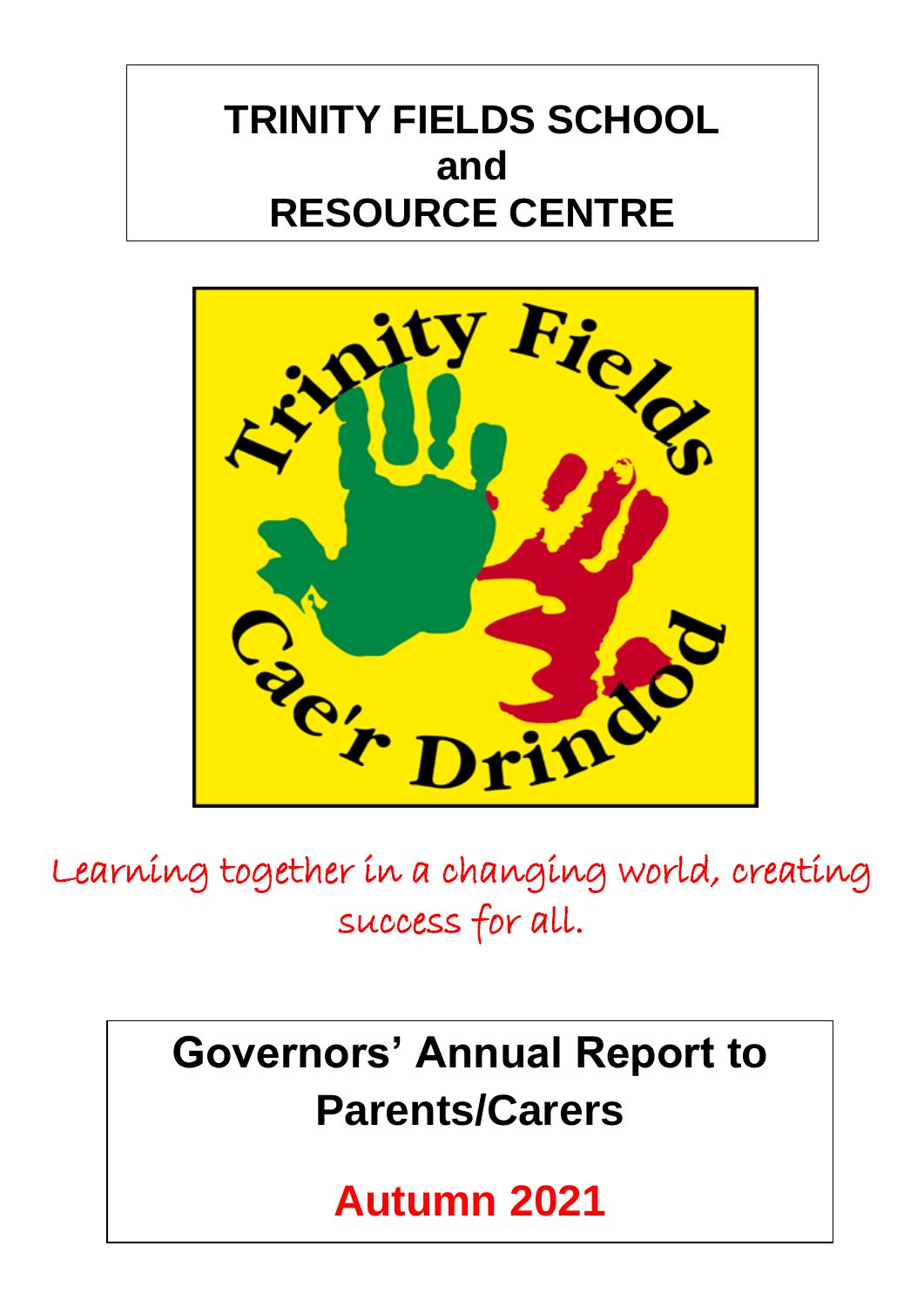I have recently been elected as Chair of Governors following the very sad resignation of the previous Chair, Mike Cook. I would like to thank Mike for the huge support he has given to the school and particularly to the Headteacher, Ian Elliott over many years in terms of volunteering both his time and skills for the benefit of the pupils at Trinity Fields School and Resource Base.

The school has continued to operate throughout the pandemic and has remained open to some of the most vulnerable children and young people in Caerphilly. Staff have worked tirelessly to support the children and keep them safe during the last year and the Governing Body are extremely grateful to all the staff for their continued commitment, enthusiasm and efforts to make Trinity Fields such an outstanding school.

The numbers of children requesting a place at the school is still rising year on year and Governors have been supporting the school in trying to manage the relentless increase in numbers of children attending the school. Trinity Fields has a reputation as a highly regarded school by parents, the local authority and indeed across South Wales. The school is a victim of its own success meaning that more and more children and their parents are requesting a place at the school. Unfortunately, the local authority has put on hold the plans to extend Trinity Fields and this has exacerbated the problem of the rise in pupil numbers.

No meeting has been held for parents under Section 94 of the School Standards and Organisation (Wales) Act 2013. The full report is available on the school website and paper copies for parents and carers are available on request.

Amanda Hurst

#### **Chair of Governors**

#### **Governing body**

| <b>Governor</b>         | <b>Appointed by</b>    | <b>Term of office ends</b>      |
|-------------------------|------------------------|---------------------------------|
| Amanda Hurst (Chair)    | <b>Local Authority</b> | 27 <sup>th</sup> November 2022  |
| Mr Bleddyn Hopkins      | Community              | $4th$ March 2022                |
| Mrs Heather Morgan      | <b>Local Authority</b> | November 2026                   |
| Mr Hefin David MS       | <b>Local Authority</b> | $15^{th}$ May 2023              |
| Vacancy                 | Community              |                                 |
| Vacancy                 | <b>Minor Authority</b> |                                 |
| Mrs Ruth Seymour        | Parent                 | 8 <sup>th</sup> October 2025    |
| Mrs Jenny Watkins       | Parent                 | 27 <sup>th</sup> November 2022  |
| Mrs Deborah Sapey       | Parent                 | 30 <sup>th</sup> September 2022 |
| Mr Ian Hurst            | Parent                 | 1 <sup>st</sup> November 2024   |
| <b>Mrs Helen Muscat</b> | Support staff          | 11 <sup>th</sup> September 2023 |
| Mr Anthony Rhys         | Teacher                | $2nd$ March 2022                |
| Mr Ian Elliott MBE      | Headteacher            |                                 |

- Governors serve for 4 years from date of appointment. As of November 16<sup>th</sup> 2021, there are 2 vacancies on the governing body. Recruitment to these positions is already in hand.
- The chair of governors can be contacted via the school or Governor Support, Tredomen Gateway, Ystrad Mynach, Hengoed, CF82 7EH Telephone: **01443 863155.**

#### **Covid-19**

- The Covid-19 pandemic has continued to have a significant impact upon all aspects of school life. The school regularly updates its risk assessment in line with both national and local guidance.
- The school has also continued to follow the enhanced strategies that it has developed since March 2020 to minimise the impact and spread of Covid-19. These strategies include: one-way system around school, enhanced "throughout the day" cleaning, limiting visitors into the school, as well as encouraging good nasal and respiratory hygiene.
- Since returning to school for the autumn 2021 term there has been a significant rise in the number of positive Covid-19 cases in both pupils and staff. Despite the rise in the number of cases, there has been very little disruption to pupils' onsite learning. Governors are grateful to the ongoing support of the school team during these challenging times.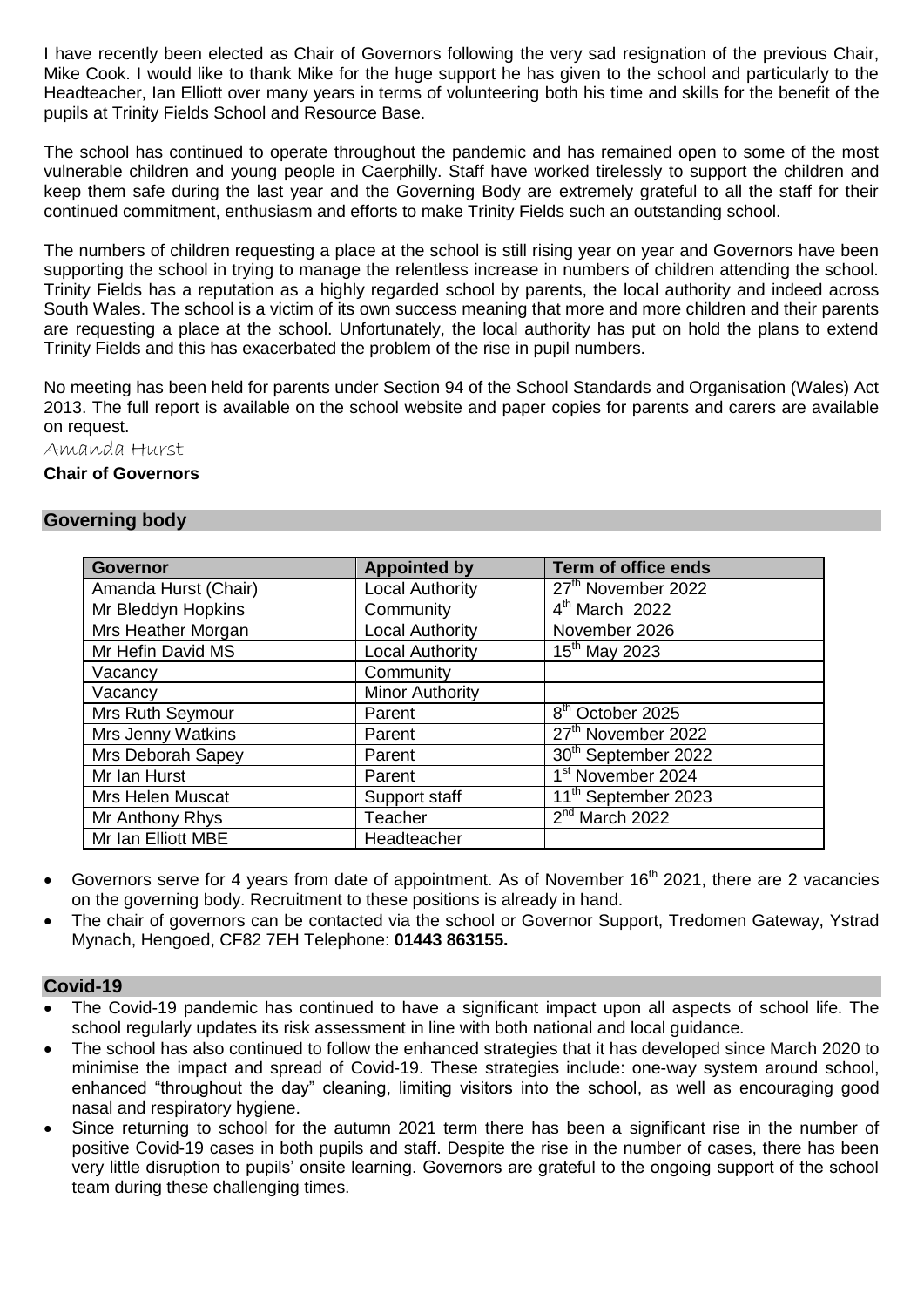#### **National school categorisation**

 The Welsh Government, because of the Covid-19 pandemic has halted the national school categorisation system for a second year.

#### **Pupil assessment**

- All pupils are assessed on an annual basis. The school is now using PIVATS 5 (Performance Indicators and Value Added Target Setting) to assess pupils' learning.
- Routes for Learning and THRIVE assessments are also used to support our assessment procedures. Further details are available from Leanne Boardman (Assistant Headteacher).
- These detailed assessments are used to track pupil progress and to support individual target setting.

#### **Number on roll**

- The number on roll is 201 (September 2021). The school roll has continued to increase steadily since September 2012 when it was 123.
- There are now 25 classes; 20 of these are on the main school site. We have primary age satellite classes at Cwm Ifor and Deri, a Foundation Phase satellite class at Ty Isaf Infants School and secondary satellite classes at St. Cenydd Community School and Heolddu Comprehensive School.
- Governors are very grateful to the headteachers of schools hosting our satellite classes.

#### **Staffing**

- Since our last report (autumn 2020), additional staff (teachers, teaching assistants and midday dinner supervisors) have been appointed; these appointments have been largely to meet the increasing number of pupils on roll.
- The large staff team consists of 39 teachers (includes headteacher, deputy headteacher and assistant headteachers), 90 teaching assistants, 18 mid-day supervisors and 9 administrative staff.
- In addition to the our satellite classes we also provide teachers for the local authority's specialist resource bases at Pantside and Pontllanfraith Primary Schools.

#### **Health and safety (H&S)**

- H&S is a standing agenda item at all governing body meetings. We have an effective H&S sub-committee, chaired by Bleddyn Hopkins, one of our very experienced governors.
- We have developed a detailed school risk assessment in relation to Covid-19; this risk assessment, based upon the local authority's template, is updated to reflect changes in local and national guidance.
- In addition to our Covid-19 risk assessment other risk assessments are undertaken; all aspects of our H&S procedures are monitored, evaluated and reported to the H&S sub-committee by Tracey McGuirk (deputy headteacher/health and safety officer); any issues are given immediate priority for resolution.
- We continue to have weekly support from Anna Fitchett through an enhanced service level agreement (SLA). She continues to support our H&S programme.
- RAMIS, an online management tool manages all of the school's H&S issues.
- Since the start of the pandemic, no out of school visits have been arranged. When they resume, we will continue to use the EVOLVE recording system for planning all school visits; this logs the H&S aspects of school visits. Our Educational Visits Co-ordinator is Leanne Boardman (AHT).
- All staff continue to receive update/refresher training in manual handling, Team Teach, fire safety, administering medication, lifeguarding and first aid, as required.
- Our toilets and specialist changing areas are well equipped and ensure that all pupils have access to the highest possible standards of personal hygiene. We have staff on site throughout the school day; this means that our toilets and changing facilities are checked and cleaned regularly throughout the day; this allows us to maintain our high standards.
- In response to the Covid-19 pandemic, enhanced cleaning is undertaken throughout the school day; they ensure that all "high touch" areas are regularly sanitised to prevent any spread of germs etc. There is also enhanced daily cleaning before and after school.
- Should a pupil or member of staff become unwell, with Covid-19 type symptoms, there are isolation rooms available; these are used whilst arrangements are made for the pupil/member of staff to leave the building. Before being re-used, these rooms are deep cleaned.

#### **Continuing professional development (CPD)**

 All staff have access to a wide range of training and support to develop them personally, in addition to supporting whole school development. Training since our last report has included: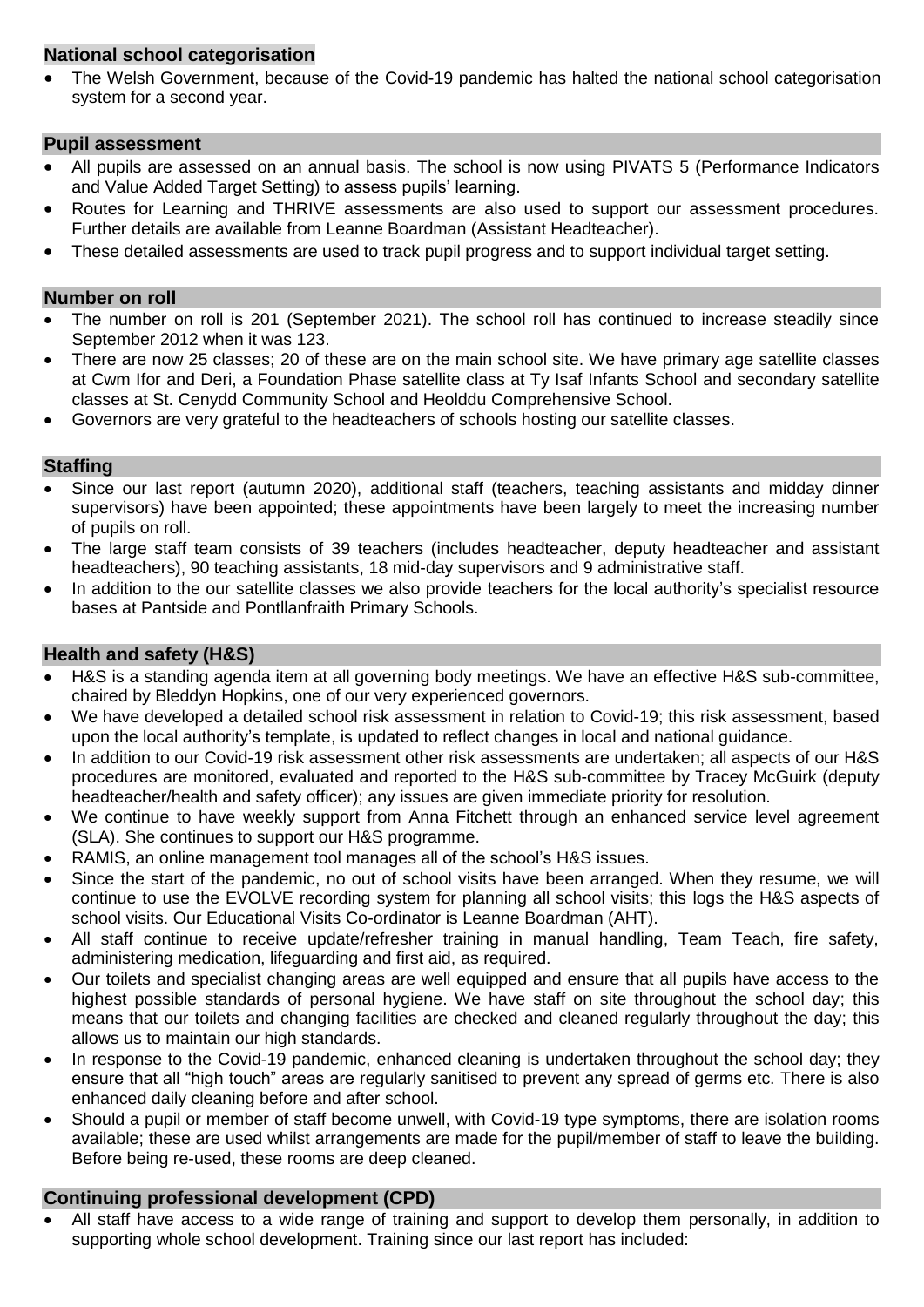- $\triangleright$  Leadership development
- $\triangleright$  Curriculum for Wales and assessment procedures
- $\triangleright$  Team Teach
- Adverse Childhood Experiences (ACE), includingTrauma Informed Schools, Thrive and ELSA
- ▶ Outdoor learning/Forest Schools
- $\triangleright$  ALNET (Wales)
- $\triangleright$  Digital competence
- $\triangleright$  Emergency first aid at work
- $\triangleright$  Safeguarding
- $\triangleright$  Standardisation and moderation of pupils' work
- $\triangleright$  PIVATS 5
- Details of how we spend our EIG/PDG grants (Welsh Government) is included on the school website.
- Nearly all of the training accessed by staff is virtual rather than face-to-face.

#### **Finance**

- Finance governors, the headteacher and School Business Manager continue to work closely with our LA finance officer to manage all aspects of the school budget and our Welsh Government grants (EIG/PDG).
- **A copy of the school budget for 2021/2022 is included as part of this report.**

#### **Monitoring of learning and teaching**

 The quality of teaching and learning is rigorously evaluated on a termly basis against Estyn criteria and the updated EAS' Excellence in Teaching Framework.

#### **Links with parents/carers**

- Parents/carers continue to make a highly valuable contribution to all aspects of school life and we value their input and support. Termly Parents' Evenings, since the start of the pandemic have been via Teams.
- Because of the Covid-19 pandemic, we have enhanced our systems for communicating with parents/carers through "Seesaw", Hwb emails, Twitter, school website and texting.
- Staff have also used a variety of meets to ensure pupils still access suitable learning activities through the use of Google Classroom, Zoom, live lessons; all of these form part of our "blended learning" approaches.
- CASS (Caerphilly Autistic Spectrum Service) continues to provide exceptional support and advice to pupils and their families, as well as to colleagues in other schools, social services, health and families. This service continues to be very highly regarded by other schools, parents/carers and the local authority. Michelle Meredith (AHT) takes the lead role for this service. This service is unique to our school and Caerphilly.

#### **Parent Teacher Association (PTA)**

- We have a very successful PTA. The officers are: Chair: Leanne Boardman, Secretary: Deborah Sapey and treasurer: Geraldine Smallman.
- The PTA can be contacted via the school. You can also check the school website for further details.
- The PTA were recently successful in winning £500 towards new reading books. They are also in the process of arranging a Christmas raffle with some great prizes.

#### **Links with Caerphilly Local Authority and other agencies**

- We continue to have exceptionally strong links with the local authority, through the Chief Education Officer, Keri Cole, and with her senior officers, particularly Sarah Ellis (Lead for Inclusion and ALN).
- We continue to have strong links with the Education and Achievement Service (EAS).
- Ian Elliott (HT) and Tracey McGuirk (DHT) meet with the EAS special school headteachers, deputy headteachers on a regular basis; these meetings are used to share good practice and to provide additional support and challenge.
- The HT continues to represent special schools on the EAS Strategic Headteachers' group.
- Our Youth and Leisure Services continue to work in partnership with social services to provide exceptional support to pupils not just from Trinity Fields but from across Caerphilly.
- We continue to have effective links with officers from Duke of Edinburgh Wales.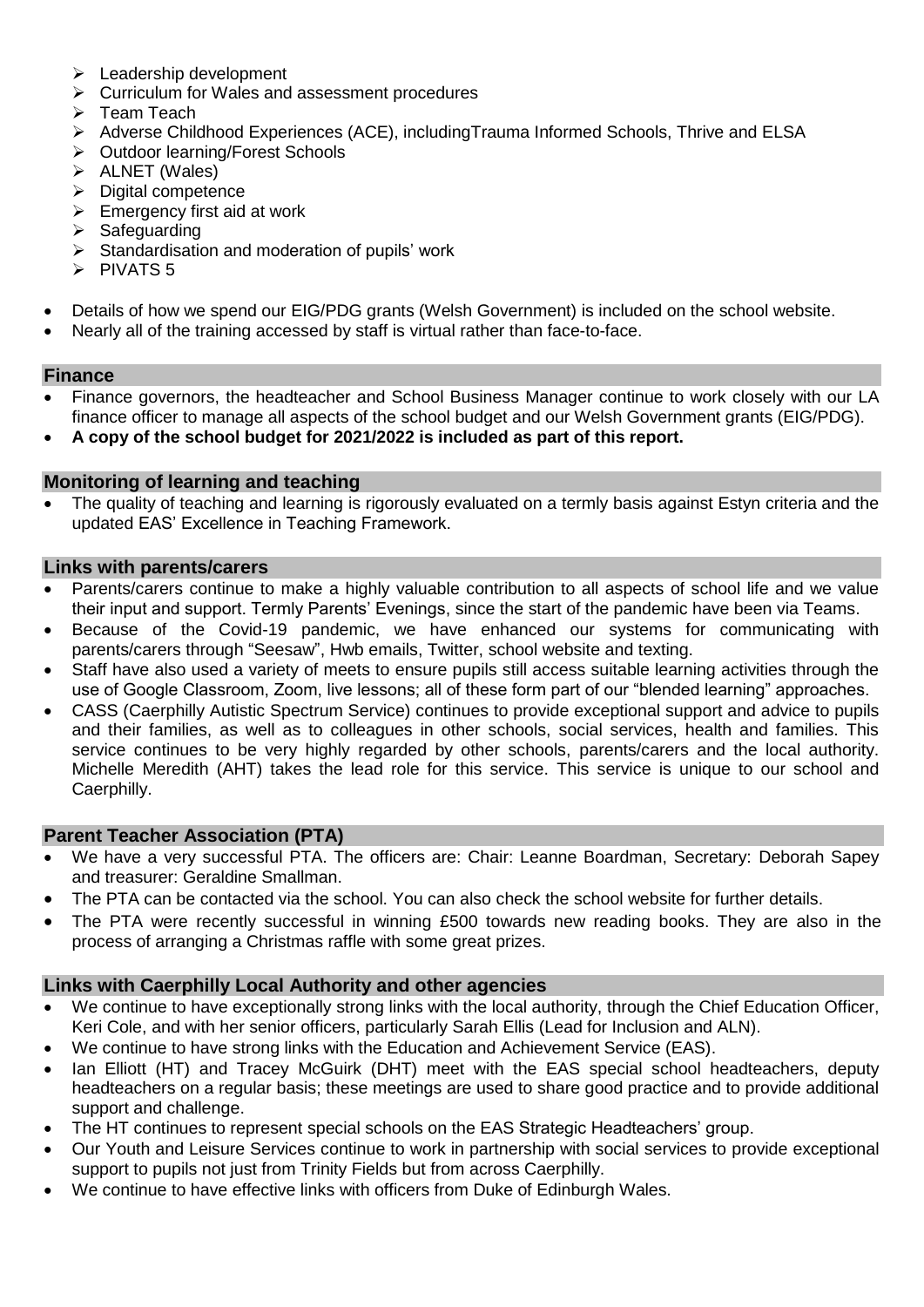#### **Curriculum and other developments, including the Welsh dimension**

- We work effectively with other schools across Wales to develop new and innovative ways to address the "Curriculum for Wales" and assessment arrangements.
- More information about the changes in the curriculum and assessment can be found on the school website in the form of short video clips, as well as in the useful "Parents/Carers Guide" which is available in the foyer.
- Staff continue to work with other special schools to moderate and standardise pupils' work.
- An excellent range of activities took place during our annual Welsh Week; pupils enjoyed Welsh music, art and craft activities, cookery activities and of course our school Eisteddfod. Welsh 2<sup>nd</sup> language continues to be taught across the school and "Curriculum Cymreig" is strongly reflected in all aspects of our work.
- Our Thrive, ELSA and TIS programmes have a positive impact on all aspects of pupils' personal and social development, including their health and wellbeing.
- We have successfully maintained our Flagship Centre Status as part of the Inclusion Quality Mark and our National Quality Award for Healthy Schools.

#### **Strategic Equality Act 2010**

- We are committed to ensuring equality of education and opportunity for all pupils and staff; in addition, we aim to provide equality for all those receiving services from the school, irrespective of disability, race, gender, age, sexual orientation, religion or belief, gender reassignment, pregnancy and maternity, marriage and civil partnership. These are the "protected characteristics".
- We promote a culture of inclusion and diversity in which all those connected with the school feel proud of their identity and able to participate fully in all aspects of school life.
- We have developed in consultation with stakeholders a Strategic Equality Plan (SEP), the purpose of which is to fulfil the duties to promote equality for people with 'protected characteristics' and embed fairness and equality at the heart of our school community and in all aspects of our plans and policies.
- The governing body will:
	- $\triangleright$  seek to ensure that no individual is discriminated against when applying for jobs at our school;
	- $\triangleright$  take all reasonable steps to ensure that the school environment gives equal access to people with disabilities;
	- $\triangleright$  strive to make all communications as inclusive as possible for pupils, parents and carers;
	- $\triangleright$  ensure that no child is discriminated against whilst in our school.

#### **Equality objectives for 2021 - 2025 are to**:

- $\triangleright$  Continue to ensure "Equality of Opportunity" for all;
- $\triangleright$  Ensure all pupils achieve their full potential;
- $\triangleright$  Provide training and support to pupils, staff, parents/carers, governors and other stakeholders on equality issues and the protected characteristics (being mindful of the specific learning/behavioural needs of our pupils);
- $\triangleright$  Develop with pupils, a range of pupil friendly policies.

#### **Governing body meetings**

- Full Governing Body and sub-committee meetings took place regularly during 2020/2021.
- Our meetings are now held virtually via Microsoft Teams; this approach is likely to continue for the foreseeable future.
- Matters discussed by the governors have included: whole school self-evaluation, school development plan, buildings, staffing, headteacher's termly reports, performance management, school budget, Strategic Equality Plan, Curriculum for Wales developments, assessment and pupil performance, the Literacy and Numeracy Framework, digital competence, school council, inspection, school organisation, H&S, safeguarding, and fundraising.

#### **The school and the community**

- The school's links with the community have been understandably impacted by Covid-19.
- Caffi Oren is currently closed due to the Covid-19 pandemic.
- School facilities continued to be used out of hours by the Youth/Leisure Service and CASS.
- Outside of Covid-19 restrictions, some facilities are hired out to various community groups.
- Senior leaders and staff contribute to local and national education meetings. These include: South Wales Association of Special Schools Heads and Deputies meetings, headteachers'/deputy headteachers' meetings, case conferences, EAS Special School Heads and Deputies, Welsh Government groups etc.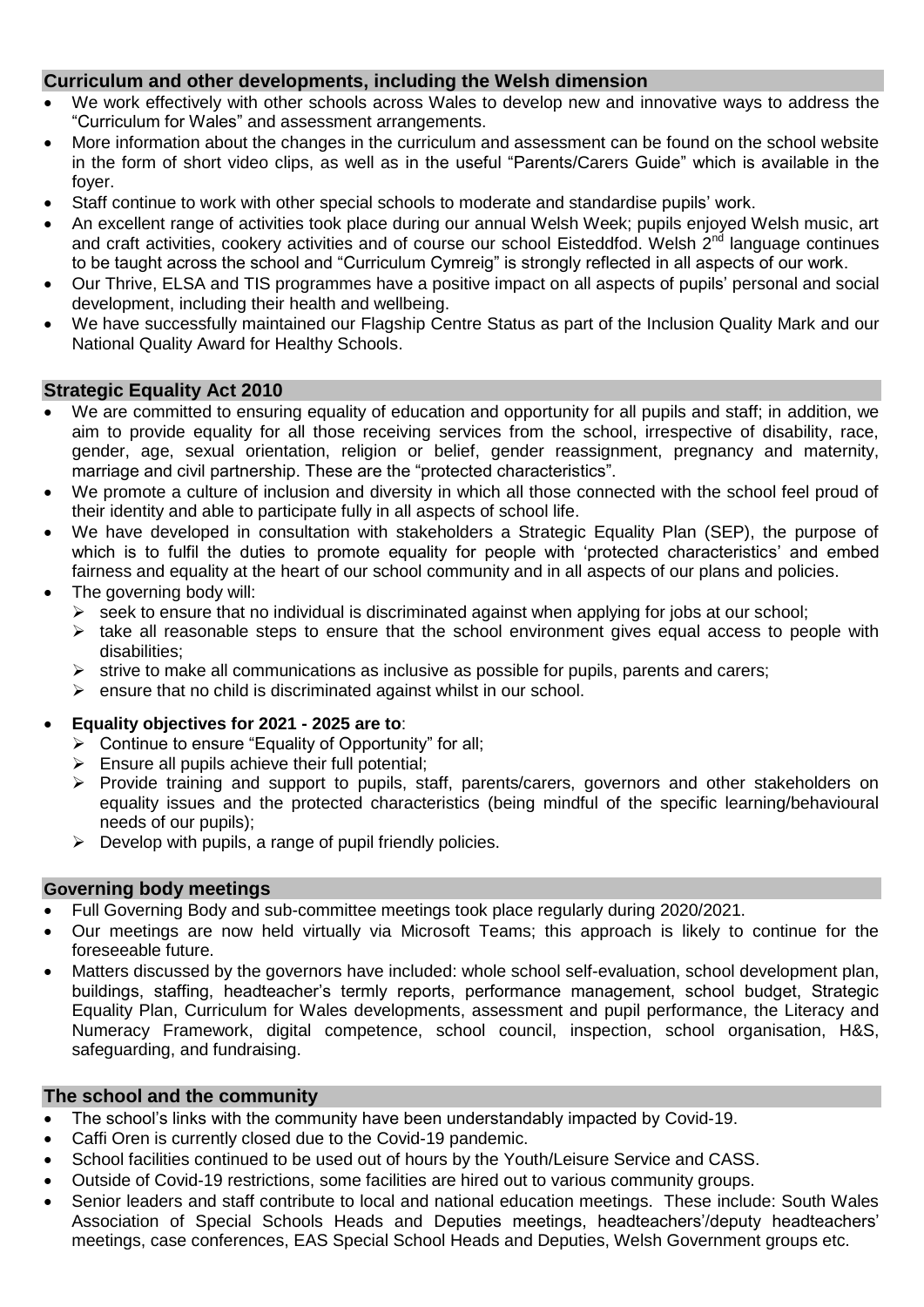Strong links with Caerphilly Learning Partnership, Touch Trust, THRIVE, Duke of Edinburgh Wales, ASDAN, AQA and other local and national organisations contribute to Trinity Fields School having a highly successful profile within and beyond Caerphilly County Borough.

#### **Working for others**

- Pupils and staff continue to raise money for a range of local and national charities. Governors are very grateful to all parents/carers for supporting this work.
- Since our last report to parents/carers the school has donated the following: Red Nose Day: £102.00, Genetic Alliance UK: £151.40, Children in Need: £411.91 and MacMillan Cancer Support: £300.00

#### **Donations received**

- A financial statement from 1<sup>st</sup> April 2021 31<sup>st</sup> March 2022 is attached to our annual report.
- The school has been fortunate to receive numerous donations since the last annual report. These have included: Tovey Brothers Funeral Directions (in memory of JS) - £150.00, Ladybirds Bryn Meadows - £25.00, Mr and Mrs Edwards (in memory of Christopher Walwyn) - £550.00, S Greening, Slimming World - £50.00, Ruggerbugs - £104.60, Ashley Hitchings - £105.00, M. Gibbons - £10.50.
- We continue to be extremely grateful to all those who donate money to the school; in these difficult financial times we appreciate just how difficult it is to raise money.

#### **Action as a result of any resolution passed at the last meeting**

No specific resolutions passed.

#### **Governors' expenses**

• There were no governors' expenses for 2020 - 2021.

#### **Additional Learning Needs (ALN)**

- In common with all other schools, we are legally required to report on our ALN provision. In line with the current Code of Practice (Wales) the school ensures all Statements are reviewed annually and that all Individual Education Plans (IEPs) are updated following the annual reviews. These procedures will be updated in line with the requirements of the Welsh Government's Additional Learning Needs and Education Tribunal (Wales) Act (ALNET).
- The school has developed a useful guide for pupils for annual review as well as a Parent/Carers' guide to the Welsh Government's ALNET. These guides are both available on the school website.
- Annual review meetings follow a pupil centred approach; wherever possible pupils are involved in their annual review and contribute through a PowerPoint presentation. In line with a pupil centred approach all pupils have a one-page profile which provides staff with key information.
- Our ALN policy, along with whole school procedures is monitored and reviewed on an annual basis.
- We receive regular support from a range of agencies that include: educational psychologists, social services, physiotherapists, speech and language therapists, occupational therapists, teachers for VI/HI/MSI, medical staff etc. We are grateful for this multi-disciplinary approach that means that all of our pupils have access to the very best services and support.
- Further information about the changes associated with the ALNET (Wales) Act is available by contacting Christine Thomas (Assistant Headteacher).

#### **Admission arrangements for pupils with disabilities**

- The school is required by law to report on this aspect. All areas of the school and curriculum are accessible to pupils with a range of impairments (sensory, physical and cognitive).
- In partnership with the school council, pupils, local authority, community groups, governors and staff we have developed our Strategic Equalities Plan (SEP). The current plan runs from 2021-2025; a copy is available at the school, as well as being on the school website.

#### **Educational visits**

 There have been no visits out of school since our last report to parents/carers; this has been largely due to Covid-19 restrictions; even though school has been and continues to be open there are currently no out of school trips being planned.

#### **Pupil achievements**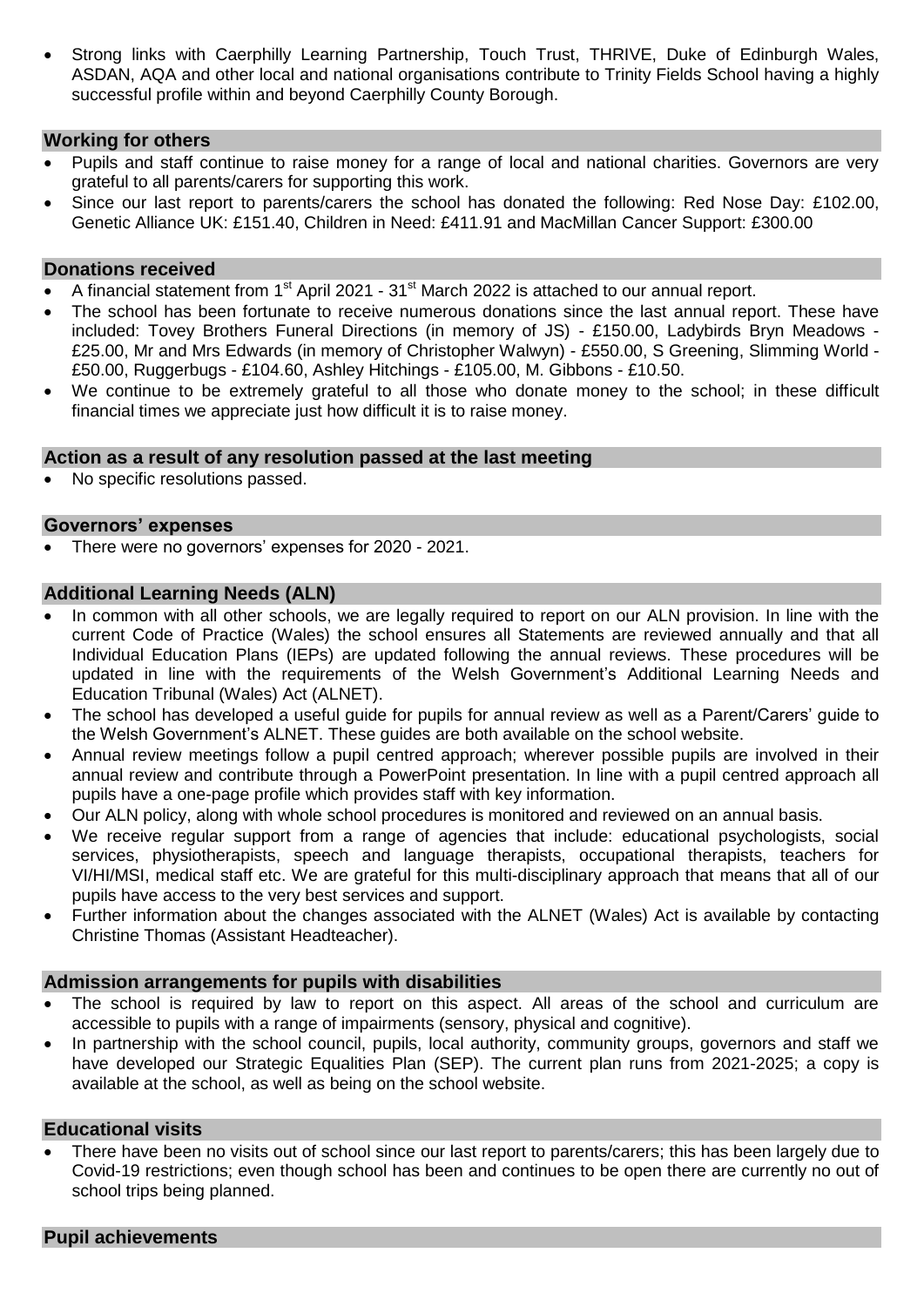- The success of our pupils continues to be the focus of all aspects of our work. Due to the Covid-19 guidance there were no celebratory achievement events during the summer term (2021).
- Governors are extremely proud of pupils' achievements and record their thanks to all the staff who support them to achieve their success.

#### **14-19 learning pathways**

 Due to Covid-19 restrictions, Caffi Oren is currently closed; however, it is hoped that the café will open before the end of the autumn term for a "takeaway" service.

#### **Sporting achievements**

Our 2021 annual 6 Nation's Rugby Tournament (March 2021) was again cancelled due to Covid-19.

#### **Buildings and grounds**

- We are currently in the middle of a £1 million enhancement of existing school resources, funded by Welsh Governments Band A 21<sup>st</sup> Century Schools money. Work already completed includes:
- $\checkmark$  Re-organisation of Beech and Oak classrooms to include a new  $6<sup>th</sup>$  form common room and an independent living skills area.
- $\checkmark$  New communication hub and training room
- $\checkmark$  Specialist equipment storage
- $\checkmark$  New soft play room
- $\checkmark$  New ball pool
- In addition to the above governors and senior staff are working with LA officers to develop a state of the art £12+ million extension to Trinity Fields. This development has been put "on hold" for the "foreseeable future". Any updates will be posted on the school website.

#### **Term dates for 2021-2022**

 Term dates and staff training days are posted on the school website and included in the annual planner that goes out to all parents/carers at the start of each autumn term.

| <b>Term</b> | <b>Term begins</b>             | <b>Half term holidays</b>      |                                  | <b>Term ends</b>               |
|-------------|--------------------------------|--------------------------------|----------------------------------|--------------------------------|
|             |                                | <b>Begins</b>                  | <b>Ends</b>                      |                                |
| Autumn 2021 | September 2 <sup>nd</sup> 2021 | October 25 <sup>th</sup> 2021  | October 29th 2021                | December 17 <sup>th</sup> 2021 |
| Spring 2022 | January 4 <sup>th</sup> 2022   | February 21 <sup>st</sup> 2022 | February $25^{\text{th}}$ $2022$ | 8 <sup>th</sup> April 2022     |
| Summer 2022 | April 25 <sup>th</sup> 2022    | May 30 <sup>th</sup> 2022      | June $3rd$ 2022                  | July 22 <sup>nd</sup> 2022     |
| Autumn 2022 | September 2 <sup>nd</sup> 2022 | 31 <sup>st</sup> October 2022  | 4 <sup>th</sup> November 2022    | December 23rd 2022             |

#### **Staff training days: 2021-2022**

There are 6 staff training days during the 2021-2022 school year:

- Autumn term 2021: 2<sup>nd</sup>/3<sup>rd</sup> September 2021, 1<sup>st</sup> November 2021
- **Spring term 2022**: 4 th January 2022
- **Summer term 2022: 25<sup>th</sup> April 2022, 6<sup>th</sup> June 2022**

#### **Session times (Foundation/Primary Department)**

| <b>Session</b>                                                                                               | Break         | <b>Session 2</b> | <b>Lunch/PSD</b> | <b>Session 3</b> |
|--------------------------------------------------------------------------------------------------------------|---------------|------------------|------------------|------------------|
| $8.55 - 10.30$                                                                                               | 10.30 - 10.45 | 10.45 - 11.45    | $11.45 - 1.15$   | 2.55<br>.15 -    |
| The lungh break included fooding programmes and the development of escial akille and ferms an essential part |               |                  |                  |                  |

The lunch break includes feeding programmes and the development of social skills and forms an essential part of the school's Personal and Social Development (PSD) scheme of work.

#### **Session times (Secondary Department)**

| <b>Session 1</b> | Break | Session 2 | <b>∟unch/PSD</b> | <b>Session 3</b> |
|------------------|-------|-----------|------------------|------------------|
|------------------|-------|-----------|------------------|------------------|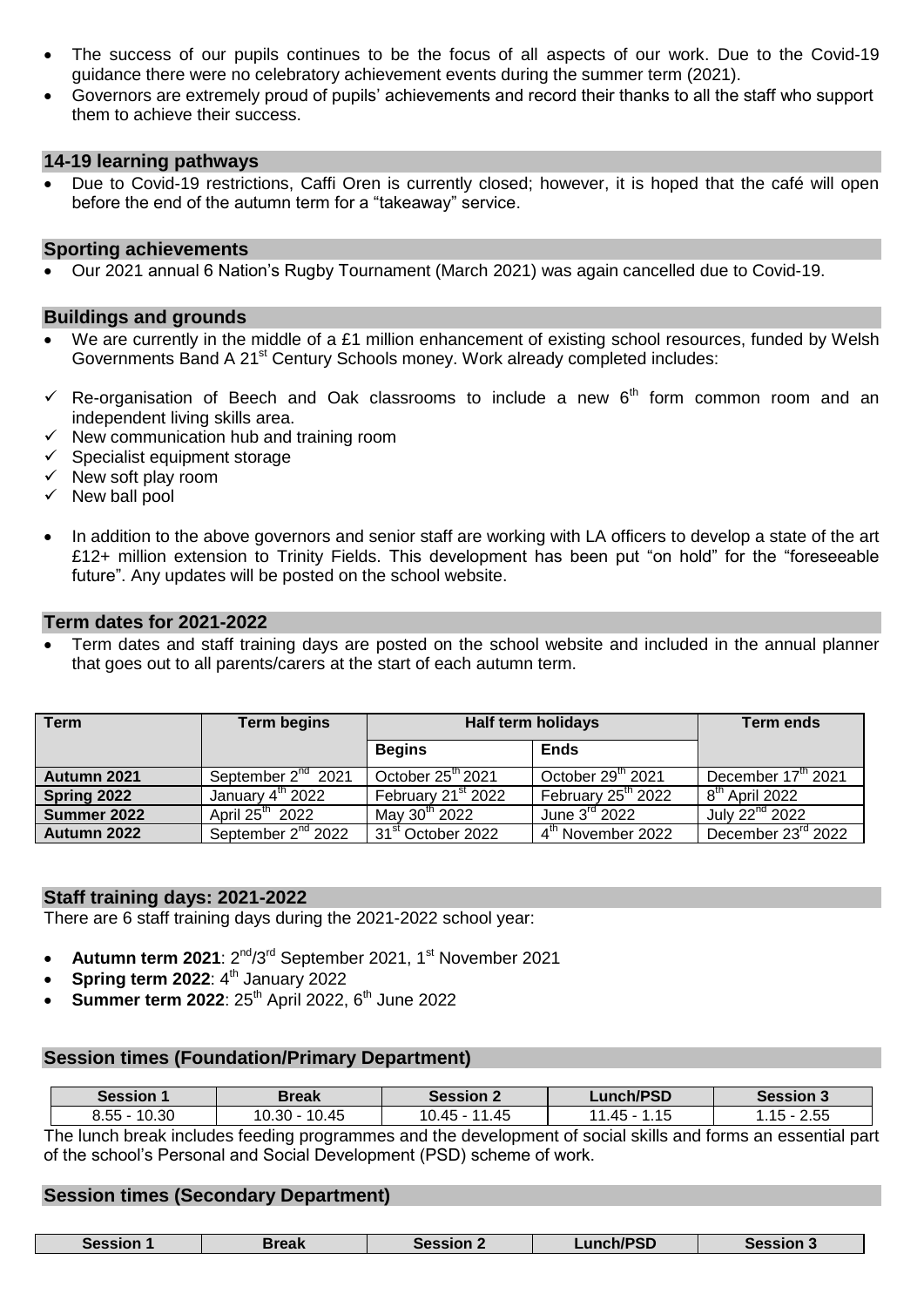| .45<br>---<br>1 C<br>ぃ<br>ບ.ບບ<br>.<br>- - -<br>___ | .00<br>1 C<br>- 4<br>4 E<br>. ن ۱<br>᠇៶<br>___<br>____ | --<br>$.00 \cdot$<br>$\sim$<br>-<br>-<br>ں ،ے<br>____ | $\overline{A}$<br>. .<br><b>16</b><br>w<br>◡<br>$\sim$ $\sim$ | ---<br>-<br>$H_{\rm{hh}}$<br>- . U U<br>__<br>__ |
|-----------------------------------------------------|--------------------------------------------------------|-------------------------------------------------------|---------------------------------------------------------------|--------------------------------------------------|
|                                                     |                                                        |                                                       |                                                               |                                                  |

The lunch break includes feeding programmes and the development of social skills and forms an essential part of the school's PSD scheme of work.

#### **Targets set by the governing body**

- The targets set by the governing body are fully documented in the 2020 2022 school development plan (SDP). This document is on the governors' noticeboard; there is also a summary of the 2020 -2022 SDP targets on the school website and a display of our targets on the display board in the school foyer.
- There are also 2 Parent/Carers' Guides that support this area of work: SDP and SDP Priorities 2020-2022.
- Working with the staff, the local authority and the EAS we continually monitor the progress made towards these targets. The headteacher provides updates at our termly governors' meetings.
- Targets for 2020 2022 include:
	- $\checkmark$  Develop further the school's strategies to meet the needs of pupils as it implements the Curriculum for Wales (**Estyn recommendation**).
	- $\checkmark$  Develop strategies to support (wherever possible) pupils reflecting on their work and planning their next steps (in line with their ages, abilities and needs).
	- $\checkmark$  Enhance accuracy of assessment and moderation of pupils' work.
	- $\checkmark$  Seeking pupils 'views on the new £12M+ extension and new playground developments.
	- $\checkmark$  Support pupils' physical, emotional, social and mental wellbeing.
	- $\checkmark$  Pupil access to more specialist approaches to support their physical and mental wellbeing.
	- $\checkmark$  Embed the 4 core purposes of the Curriculum for Wales into all class/individual planning.
	- $\checkmark$  Further develop the role of job/work experience coach to support pupils' independence and workrelated skills.
	- $\checkmark$  Extend the use of Teach Meet sessions to share effective practice across the school.
	- $\checkmark$  Work with all stakeholders to enhance transition arrangements for pupils and their families.
	- $\checkmark$  Work with EAS special school cluster to evaluate pupil tracking/monitoring approaches.
	- $\checkmark$  Work with LA officers/other stakeholders to enhance existing resources and develop new provision (Band A and Band B  $21<sup>st</sup>$  Century Schools funding).
	- $\checkmark$  Work with LA officers to ensure all requirements of the terms of grant are in place for the Band B developments.
	- $\checkmark$  Audit resources to inform future requirements to support the 4 core purposes of the Curriculum for Wales.
	- $\checkmark$  Complete review of school staffing structure to ensure fitness for purpose as the school continues to extend its provision.
	- $\checkmark$  Ensure all those in formal leadership roles and those aspiring to leadership roles in the future have access to relevant coaching, training and mentoring support.
	- $\checkmark$  Implement an inclusive professional learning plan that takes account of whole school ethos.

#### **Attendance information**

| Term        | <b>Attendance</b> | <b>Authorised Absence</b> | <b>Unauthorised Absence</b> |
|-------------|-------------------|---------------------------|-----------------------------|
| Autumn 2020 | 78.1%             | 21.86%                    | 0.04%                       |
| Spring 2021 | 91.56%            | 8.02%                     | 0.42%                       |
| Summer 2021 | 88.39%            | 11.55%                    | 0.06%                       |

- The ongoing Covid-19 pandemic has had a significant, but understandable impact upon pupils' attendance.
- As governors, we continue to ask parents/carers to support the headteacher by telephoning the school to inform staff of any absences. Without this information, any absence **MUST** be recorded as **UNAUTHORISED;** this can have an impact on those pupils' claiming the Education Maintenance Allowance (EMA).

#### **Destination of school leavers: summer 2021**

 12 pupils left at the end of the summer term (2021); 4 have moved on to Social Services Day Provision and 8 have moved on to local college provision. As governors, we wish them every success for the future.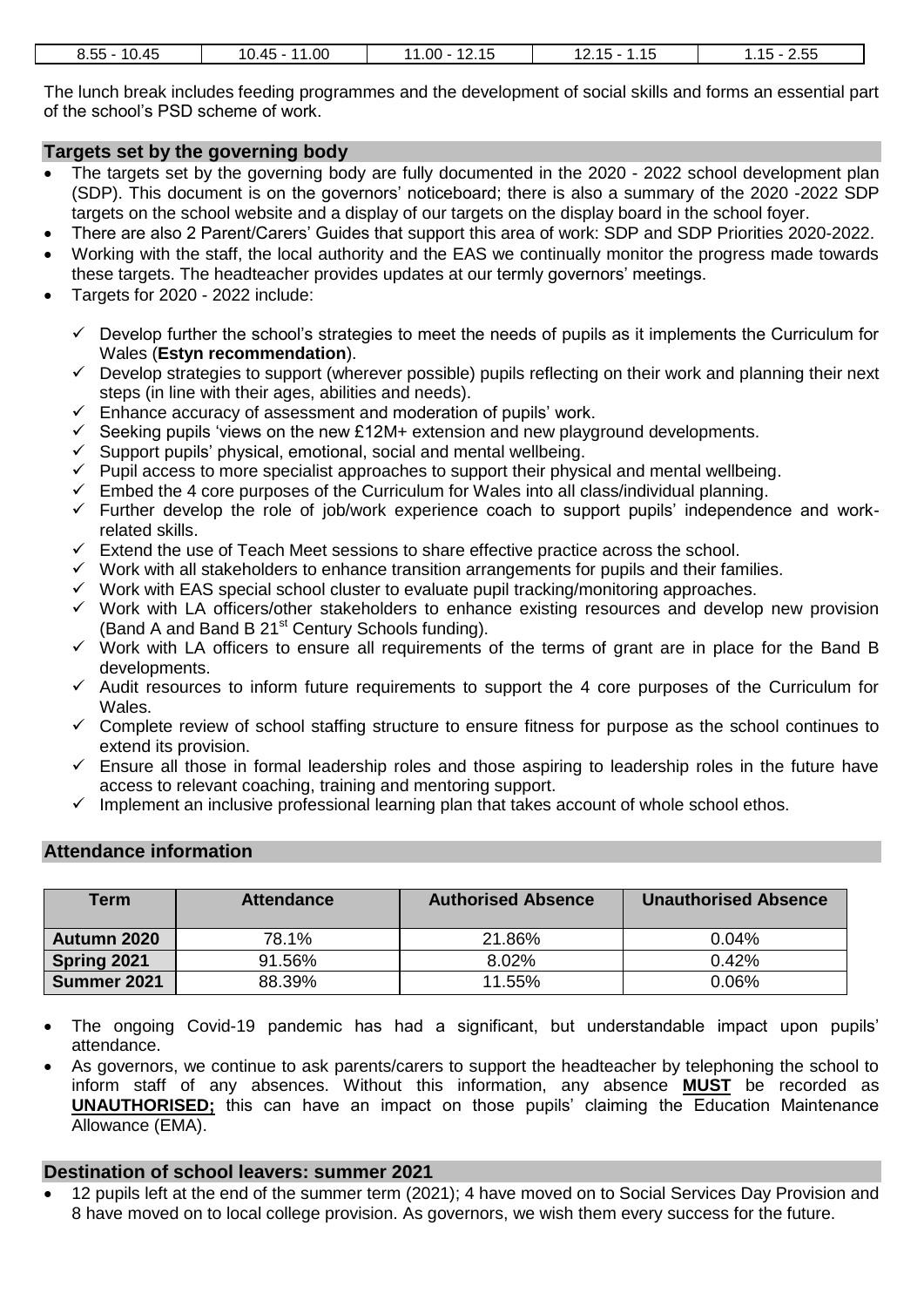### **Financial Statement**

| <b>Estimated Pupil Numbers</b>                                    | 184            | 200              |
|-------------------------------------------------------------------|----------------|------------------|
| Delegated Budget Formula Allocation                               | 4,482,815      | 4,866,391        |
| <b>EXPENDITURE AREA</b>                                           | 2020/2021      | 2021/2022        |
|                                                                   | <b>ACTUAL</b>  | <b>PROJECTED</b> |
|                                                                   |                |                  |
| <b>SALARIES and WAGES</b><br><b>Teachers</b>                      | 2,018,191      | 2,310,556        |
| Supply teachers                                                   | 347,312        | 354,258          |
| Teaching assistants                                               | 1,611,651      | 1,742,474        |
| Clerical & IT Technician                                          | 135,871        | 182,103          |
|                                                                   | 138,473        | 174,703          |
| Mid-Day Supervisors & Maintenance Staff                           | 3              | 1,150            |
| Employee Expenses/Hospitality//Medical Appointments<br>Training   | 3,682          | 20,000           |
| Long Service Award                                                | 254            | 254              |
|                                                                   | 2,346          | 2,500            |
| <b>GASS Admin Charges</b><br><b>Staff Car Allowances/Expenses</b> | 997            | 5,000            |
|                                                                   |                |                  |
| <b>PREMISES RELATED</b>                                           |                |                  |
| Building and Equipment Repairs and maintenance                    | 49,013         | 65,000           |
| Grounds maintenance                                               | 461            | 1,500            |
| Swimming Pool maintenance                                         | 1068           | 10,000           |
| <b>Cleaning Contract and Materials</b>                            | 80,487         | 78,342           |
| Electricity<br>Gas                                                | 21,105         | 29,180           |
|                                                                   | 31,373         | 35,000           |
| Water/Water Dispensers                                            | 9,335          | 11,831           |
| Insurance<br>Offsite Travel Insurance                             | 23,791<br>138  | 24,963<br>139    |
| Premises H and S                                                  |                |                  |
|                                                                   | 5,114          | 5,000            |
| Refuse/Hygiene Rental Units<br>Alarms                             | 9,369<br>2,437 | 9,535<br>3,500   |
| <b>Vehicle Running Expenses</b>                                   | 3,864          | 5,529            |
| <b>CRC Allowances</b>                                             | 0              | 4,494            |
|                                                                   |                |                  |
| <b>SUPPLIES AND SERVICES</b><br>Capitation                        | 45,306         | 60,000           |
| Whole School Stationery                                           | 3,121          | 3,972            |
| Telephone/Mobile Phones                                           |                |                  |
| Postage                                                           | 10,134<br>829  | 11,101<br>985    |
| OT/Physio Equipment/Other                                         | 7,594          | 60,000           |
| IT Equipment/Leasing/                                             | 7,933          | 55,000           |
| Furniture                                                         | 5,243          | 50,000           |
| TV Licence/Copyright Licence/Data Protection                      | 428            | 435              |
| Photocopying                                                      | 1,693          | 1,700            |
| Subscriptions                                                     | 9,207          | 15,000           |
| <b>Transport Hire Costs</b>                                       | 7,299          | 6,504            |
| <b>Medical Expenses/Reports</b>                                   | $\mathbf 0$    | 1,500            |
| Clubs Adjustment                                                  | 13,556         | 94,688           |
| SLA's                                                             | 47,893         | 51,981           |
| School Improvement Plan                                           | $\mathsf 0$    | 60,000           |
|                                                                   |                |                  |
| Miscellaneous                                                     | 98             | 0                |
| <b>Grant Overspend</b>                                            | 564            | $\mathbf 0$      |
| <b>TOTAL EXPENDITURE</b>                                          | 4,630,417      | 5,520,189        |
| <b>INCOME</b>                                                     |                |                  |
|                                                                   |                |                  |

| Reimbursement School Meals Admin etc | 2.499  | 2.495 |
|--------------------------------------|--------|-------|
| Hire of Premises                     |        | 7.210 |
| Resources to support RSE Delivery    | 50     |       |
| Additional Covid-19 Support          | 32.236 |       |
| Covid-19 Hardship Fund               | 76.109 |       |
| <b>ALN Grant</b>                     | 99.067 |       |